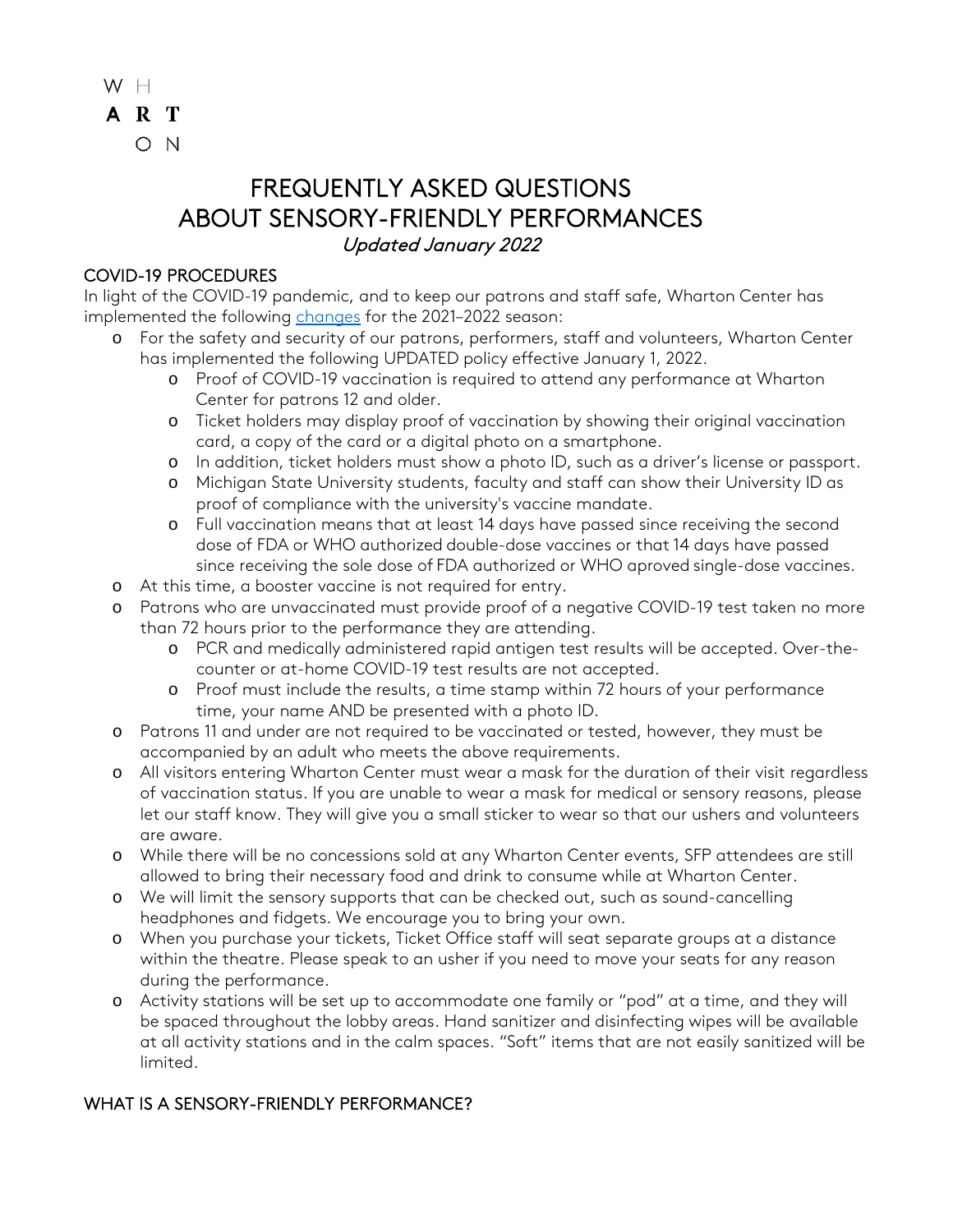

Wharton Center is proud to offer [Sensory-Friendly Performances \(SFPs\)](https://www.whartoncenter.com/plan-your-visit/accessibility/sensory-friendly-performances) for people with autism spectrum disorder (ASD), general sensory sensitivities, and anyone who may want such accommodations.

### What makes it Sensory-Friendly?

- o Sensory-Friendly Performances (SFPs) feature a welcoming environment. Adaptations for these performances may include:
	- **Lower sound and light levels onstage**
	- House lights stay on at a low level throughout the performance
	- **Potentially startling special effects and lighting are eliminated or lessened**
- o Trained staff, volunteers, and ASD specialists are available to assist audience members as needed.
- o Limited sensory supports are available (fidgets, earplugs, sound-canceling headphones); you are encouraged to bring your own.
- o Calm and quiet areas are provided.
- o Crafts and activities are available one hour prior to —and throughout—the performance.
- o Video monitors will broadcast the performance in the lobby for those who would like a break from the theatre, but still want to watch the performance.
- o ASL interpretation will be available at all SFP events. Please contact the Ticket Office if you would like to be seated in this area.
- o Accommodations can be made for patrons with low vision, including Audio Description; please contact the Ticket Office if preferred seating is not available online.
- o Typical theatre house rules are relaxed:
	- Audience members may get up, move around, and leave whenever needed.
	- Audience members are welcome to bring therapeutic devices, including iPads and smartphones.
	- Audience members may bring their own manipulatives, comfort objects, seat cushions, headphones, electronics, and other supports.
	- Audience members may bring in their own snacks.
- o A Social [Narrative](https://whartoncenterassets.com/wcpa/pdfs/1920/SFP/Social-Narrative.pdf) is available on our website, explaining what attendees can expect during the theatre experience.
- o Other 'Know Before You Go' documents, such as storyboards, character cards, and event-specific maps, will be e-mailed to ticket holders leading up to your performance and available at Wharton the day of your show.

### Which performances are Sensory-Friendly in 2021–2022?

- o BODYTRAFFIC February 19, 2022 at 2:00pm
- o *Dog Man: the Musical -* February 27, 2022 at 1:30pm

### $\triangleright$  What is the cost of tickets?

o All Sensory-Friendly Performances have tickets starting at \$8, plus applicable fees.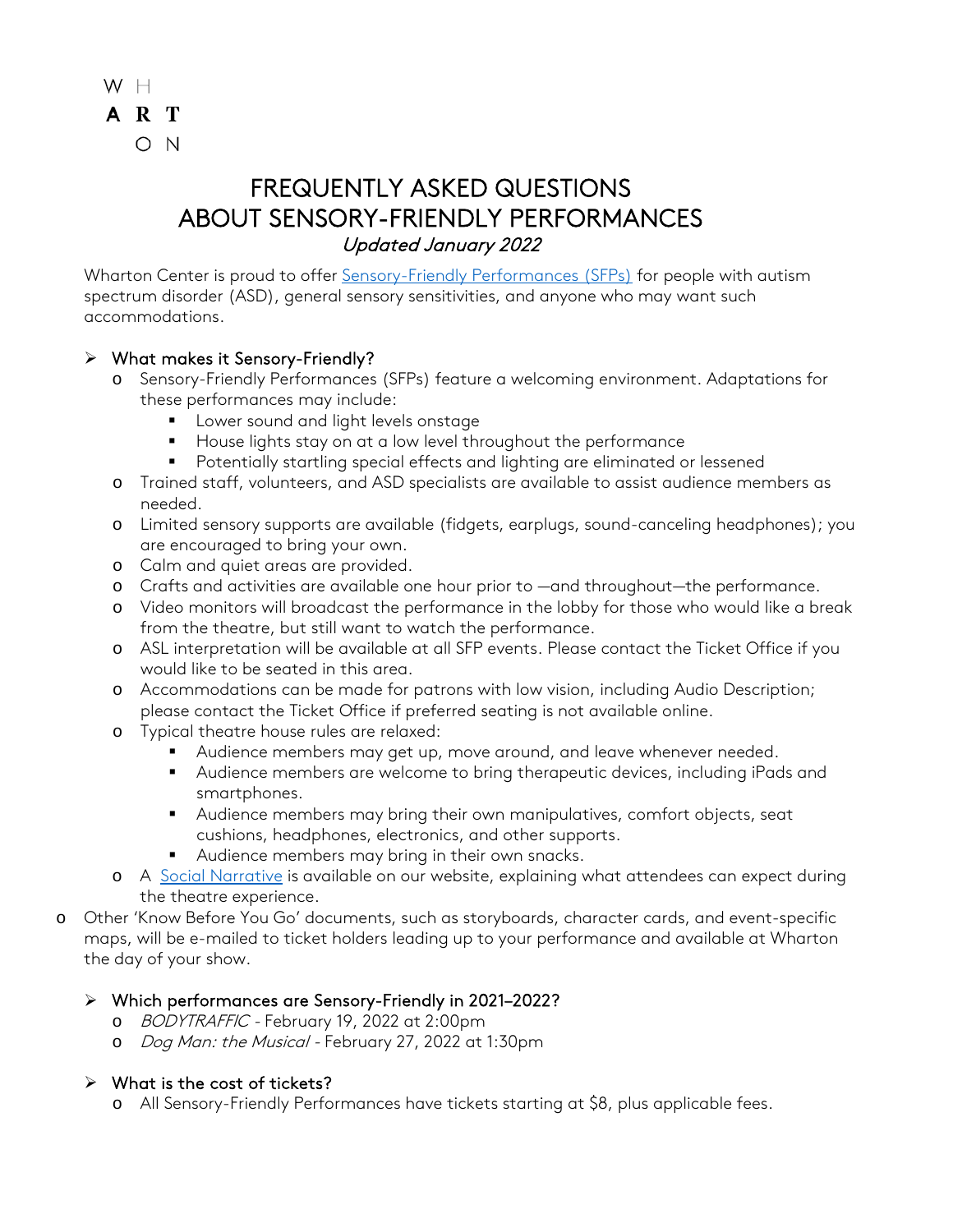

#### $\triangleright$  How can I purchase tickets?

- o Tickets can be purchased online by [following this link](http://www.whartoncenter.com/sfp) or by calling 1.800.WHARTON (1.800.942.7866)
- o What if we purchase tickets but cannot use some or all of them?
	- o If you, or any member of your party, are not able to attend the performance, and you notify the Ticket Office within five days following the performance, you are eligible to obtain a refund for the unused tickets.
- o Can we purchase tickets at the theatre on the day of the performance?
	- o If the performance is not sold out, you may purchase tickets in person at the Ticket Office the same day as the performance, beginning two hours prior to the performance.

#### $\triangleright$  How long are the performances?

Most Sensory-Friendly Performances run approximately one hour.

#### $\triangleright$  Will seats be assigned/reserved?

o Yes, there will be assigned/reserved seats for all SFPs. If you need recommendations regarding seating, please contact the Ticket Office at 1.800.WHARTON. If you are uncomfortable in your seat at the performance, please ask an usher to help move your party to a different location.

### $\triangleright$  What can I do if sitting through the performance is difficult?

- o Areas are available in the lobby to take a break, including a dark and quiet space as well as an area for calmer activities and a larger activity/craft room.
- o Guests are welcome to go in and out of the theatre as needed.
- o Moving within the theatre is allowed, and there is some space for standing to watch.

### What can I do to help my child/family member/client prepare for this new experience?

- o On the Wharton Center website, you can find a Social [Narrative](https://whartoncenterassets.com/wcpa/pdfs/1920/SFP/Social-Narrative.pdf) that helps explain what your visit might look like.
- o Other 'Know Before You Go' documents, such as storyboards, character cards, and eventspecific maps will be e-mailed to ticket holders leading up to your performance and will be available at Wharton Center the day of your performance.

### $\triangleright$  What is the seating area like?

- o The Cobb Great Hall—our largest theatre—holds approximately 2,250 people.
	- All SFP tickets will be on the ground floor—or, as we call it, the orchestra level.
	- There is accessible seating that will avoid steps altogether.
	- There are very wide, broad, low steps in the orchestra level.
	- Cobb Great Hall has continental seating, meaning there are no interior aisles in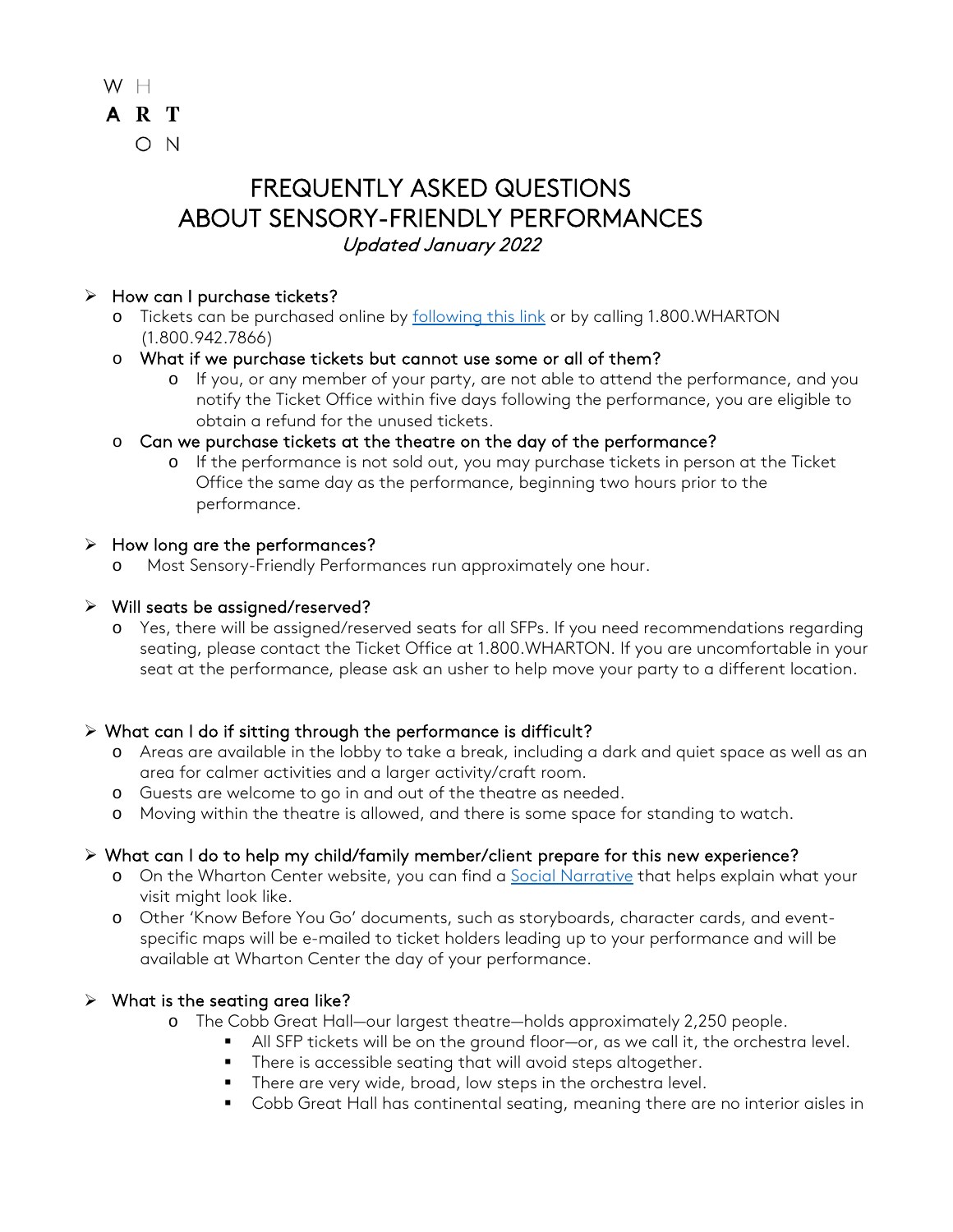

the orchestra level.

- **There will be low, ambient lighting throughout the performance, so patrons are** able to see should they need to move around or exit the theater.
- o The Pasant Theatre is a smaller theatre that seats 600 people.
	- You can see the stage clearly from any seat location. The seats rise like in a stadium in 11 rows.
	- You enter from the top and walk down some stairs, or there are accessible seats at the top of the seating area that avoid stairs altogether.
	- **There are multiple aisles to allow guests to easily enter/exit the theatre.**
	- **There will be low, ambient lighting throughout the performance, so patrons are** able to see should they need to move around or exit the theater.

#### $\triangleright$  At least one of my party uses a wheelchair. Can you accommodate us?

o Yes: for most performances, a limited number of accessible seats are available. Please inform the Ticket Office of any mobility issues or other seating requirements when purchasing your tickets.

### At least one of my party is deaf and would like ASL interpretation. Can you accommodate us?

Wharton Center is proud to offer ASL interpretation at all SFP shows. Please contact the Ticket Office to make sure you're seated in the best viewing area.

#### $\triangleright$  At least one of my party has low vision. Can you accommodate us?

o Yes: for most performances, you can be seated close to the stage. In addition, Wharton Center is proud to offer Audio Description upon request/at all SFP shows.

#### $\triangleright$  Are ushers and ticket staff trained to assist individuals with sensory sensitivities?

o Yes: our staff and volunteers have been trained and have experience in welcoming and assisting persons with ASD and other sensory sensitivities and different abilities. In addition, we will have ASD specialists on hand for audience support.

#### $\triangleright$  What kind of activities will be available?

- o For our Act One Family Series, we will provide age-appropriate crafts and games led by our ICan volunteers. ICan volunteers are trained former teachers as well as trained students from MSU's programming for children with intellectual disabilities.
- o Other shows will have a variety of activities for patrons of all ages to participate in.

### $\triangleright$  When will the theatre open/how early can I arrive?

- o Wharton Center's lobby and activity areas will be open one hour prior to the performance.
- o The theatre/seating area will also open one hour prior to the performance.

### $\triangleright$  How do I get to Wharton Center? Where do I park?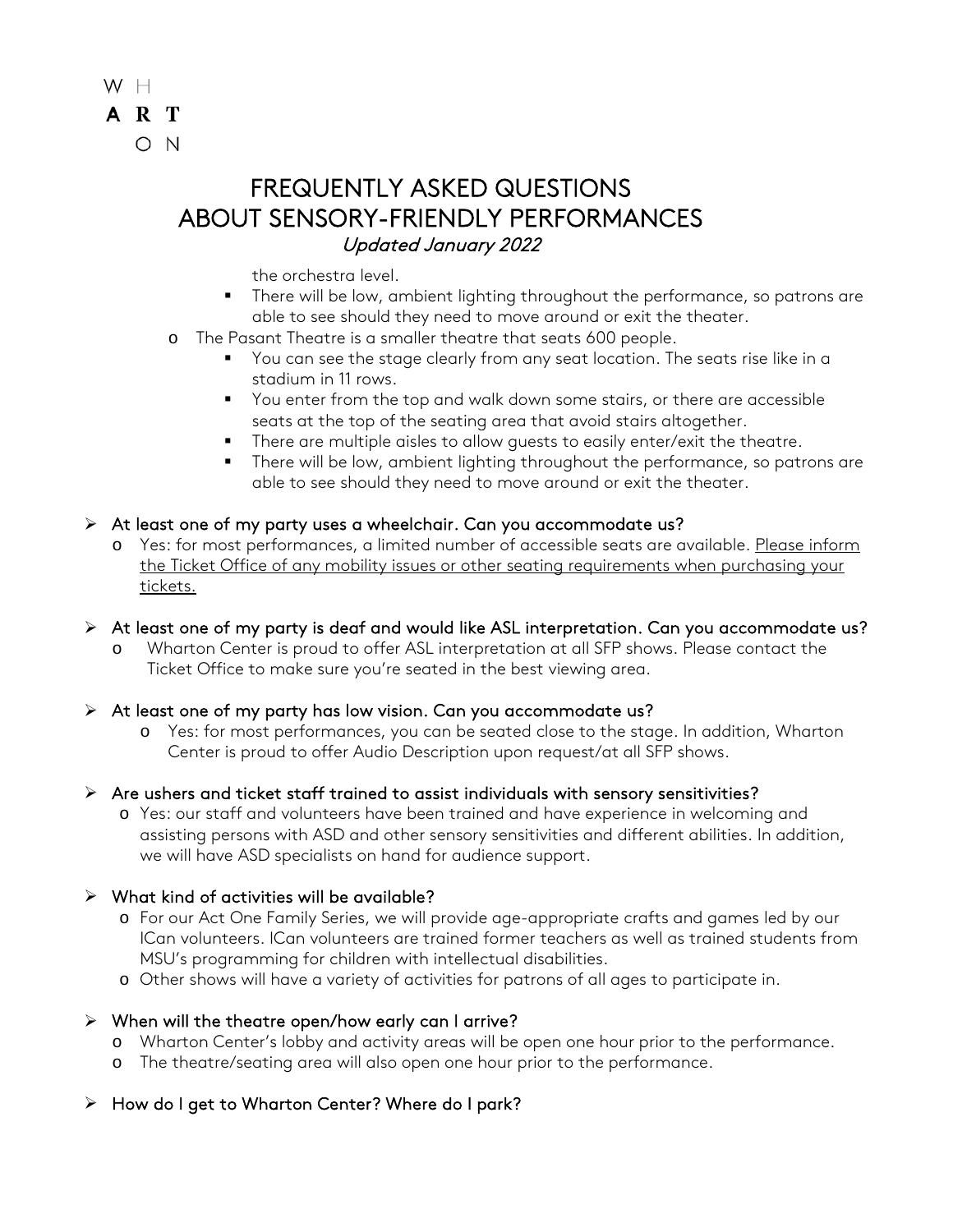

o Please [visit our website for directions and parking information.](https://www.whartoncenter.com/directions-parking)

## $\triangleright$  Will food and drink be available?

o We welcome patrons to bring their own food and drink to Sensory-Friendly Performances.

### $\triangleright$  Is photography, audio recording, or videography allowed in the theatre?

- o No photography or videography is permitted inside the theatre.
- o It is OK to take pictures in the lobbies or the activity room.
- o Patrons are welcome to have their electronic devices open and in use if needed during the performance.
- o At some performances, there may be professionals taking photographs and video of the audience in various spaces, as well as the performance itself. These images will be used for historical documentation of the event, as well as on our website, in presentations, and on social media for promotion of the program moving forward. There will be printed signs alerting the audience if professional photo/video is being taken at a performance.

### $\triangleright$  Will it be dark inside the theatre?

o During the performance, the lights in the theatre will remain on at a low level. The sound level will also be reduced.

### What if the sound is too loud?

o Patrons are invited to use sound-canceling headphones and earplugs in case the reduced sound levels are still too high for comfort.

### $\triangleright$  Who can answer my questions at the theatre?

- o Ushers wearing black pants and shirts with colored ties will be available to answer questions, as will trained volunteers wearing t-shirts that say "HELPER" on them.
- $\triangleright$  May we bring our own snacks, fidget toys, headphones, or other items that help my family member stay calm?
	- o We encourage you to bring any items that might make the experience more comfortable and enjoyable. A limited number and variety of sensory supports (weighted blankets, soundcanceling headphones, fidgets, etc.) will be available at the theatre.

## $\triangleright$  What if I have additional questions?

- o If you have ticket questions, please call the Ticket Office at 1.800.WHARTON (or 1.800.942.7866).
- o If you have questions about donating to help support Wharton Center Sensory-Friendly Performances, please call Kristen Calabrese at 517.884.3140.
- o If you have other questions regarding these performances, please call Kelly Stuible-Clark at 517.884.3166.